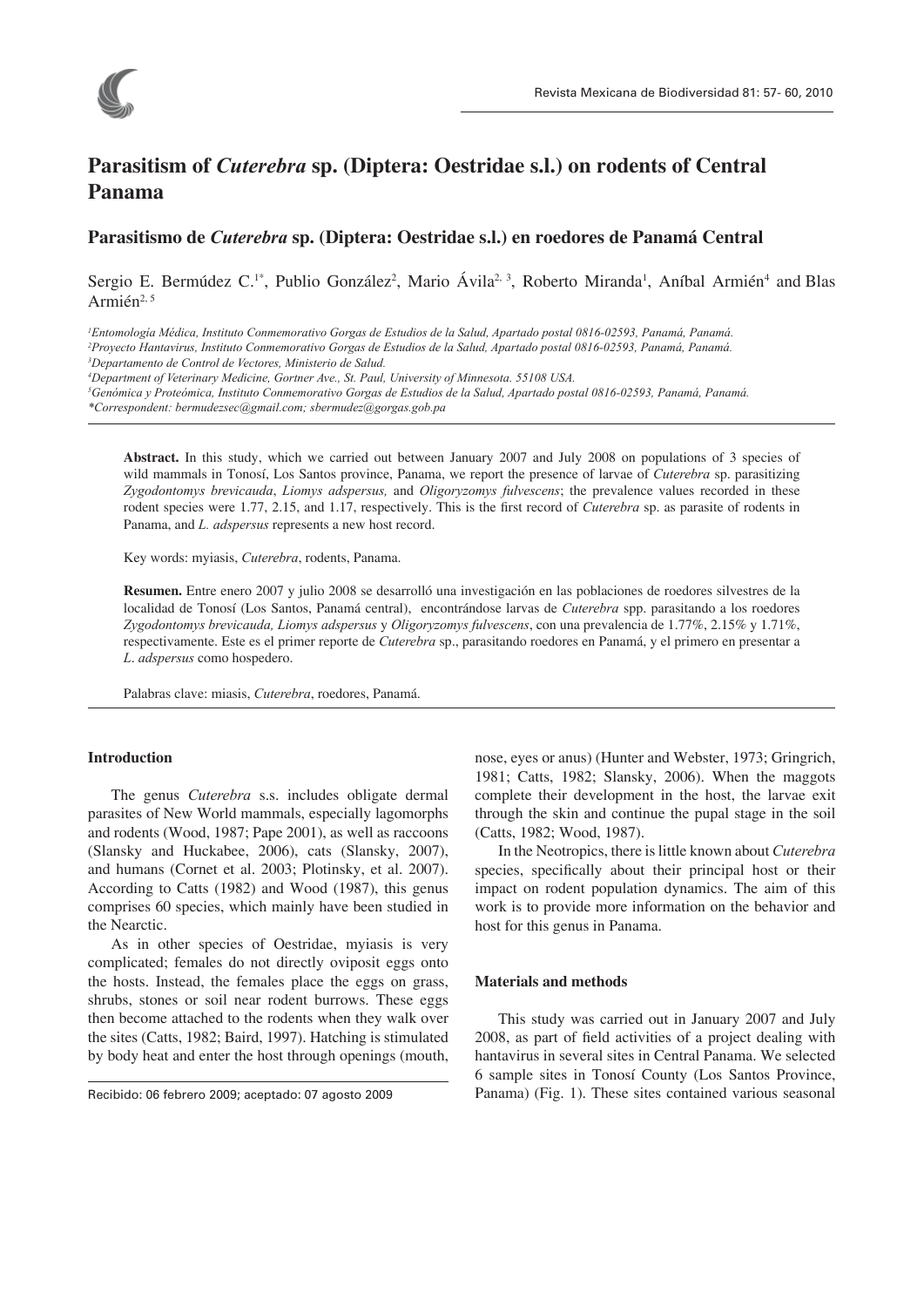

crops (rice, corn, Cucurbitaceae), as well as secondary forest, pastures, stubble fields, and nearby towns. Samples were taken monthly in 4 day periods, using 600 Sherman traps and bait of corn, rice, sorghum, honey and peanut butter. Traps were placed in lines of 10, each one separated by 10 meters; collecting sites included towns, fields and forest.

Traps were placed between 15:00 hrs. to 07:00 hrs. Identification of captured rodents followed Reid (1997), and reproductive age was determined. Larvae were extracted and placed in containers of 75% alcohol. In addition, 3 bots from *Z. brevicauda* were bred in the laboratory. These bots were placed in a terrarium (15 cm wide x 22 cm large and 18 cm high) with soil. The warble and the fly were identified with the key of Wood (1987).

### **Results**

A total of 2 699 rodents were caught, representing 5 species and 2 families (Muridae and Heteromyidae). *Zygodontomys brevicauda* was the most abundant species with 2 084 individuals (77.2% of total). We recovered 48 bots that infested 43 rodents. Only 3 species of rodents were infested by *Cuterebra* sp: *Z*. *brevicauda*, *Oligoryzomys fulvescens* and *Liomys aspersus*, with a prevalence of 1.77%, 1.71% and 2.15%, respectively (Table 1). In addition, 97% of the infested rodents were parasitized with 1 larva, usually in the neck, scapular area, lower abdomen or hind legs. No warbles were found on *Sigmodon hispidus*

**Figura 1.** Map of localities in Panama, Los Santos Province, Tonosi.

#### and *Oryzomys concolor*.

Fifty-eight percent of the parasitized rodents were males. All infested rodents were captured during the rainy season (May-December). One of the 3 bred larvae completed its development after 24 days in the pupal stage.

#### **Discussion**

Specimens collected in this study were similar to *C. austeni*; nevertheless, to the best of our knowledge there are no keys for

identifying adults or larvae of Neotropical *Cuterebra*, and we prefer do not assign it to species.

We report infestations of *Cuterebra* on 3 species of rodents and the first record of *L. adspersus* as host of a *Cuterebra* warble. It is possible that *L. adspersus* also acts as a natural host for botflies. However, there is no evidence of this due to the limited research on rodents in Panama and to the restricted distribution of this rodent (Gonzalez et al., 2004). Other *Liomys* species (*L*. *irroratus*) has been reported as a host of *Cuterebra fontinella* in United States (Parker and Chaney, 1979). With regard to *Z. brevicauda*, previous reports implicate *Cuterebra apicalis*  as parasitizing this species in Trinidad (Everad and Aitken, 1972).

The low prevalence of parasitism in the rodents studied is consistent with previous studies. In a study conducted in New Mexico, Wilson et al. (1997) found 3.1% *C. austeni* parasitism on *Peromyscus truei* and 1% on *P. leucopus*, while Bowman (2000) determined a 2.3% of infestation on *P. maniculatus* and 5.4% on *Clethirionomys gapperi* in Canada.

Although the climate and species of flies and hosts in the Neotropics are very different from those in the Nearctic, levels of parasitism are similar. Low levels have been reported by Disney (1969) in Belize (1.4% of *C. chiquibulensis* in *Ototylomys phyllotis* and 2.1% of *C. flaviventris* in *Sigmodon hispidus*), by Manrique-Saide et al. (2000) in southern Mexico (13.1% for *Cuterebra* sp. in *O. phyllotis*), and recently by Adler et al. (2003) in Panama (4.6% for *Cuterebra* sp infesting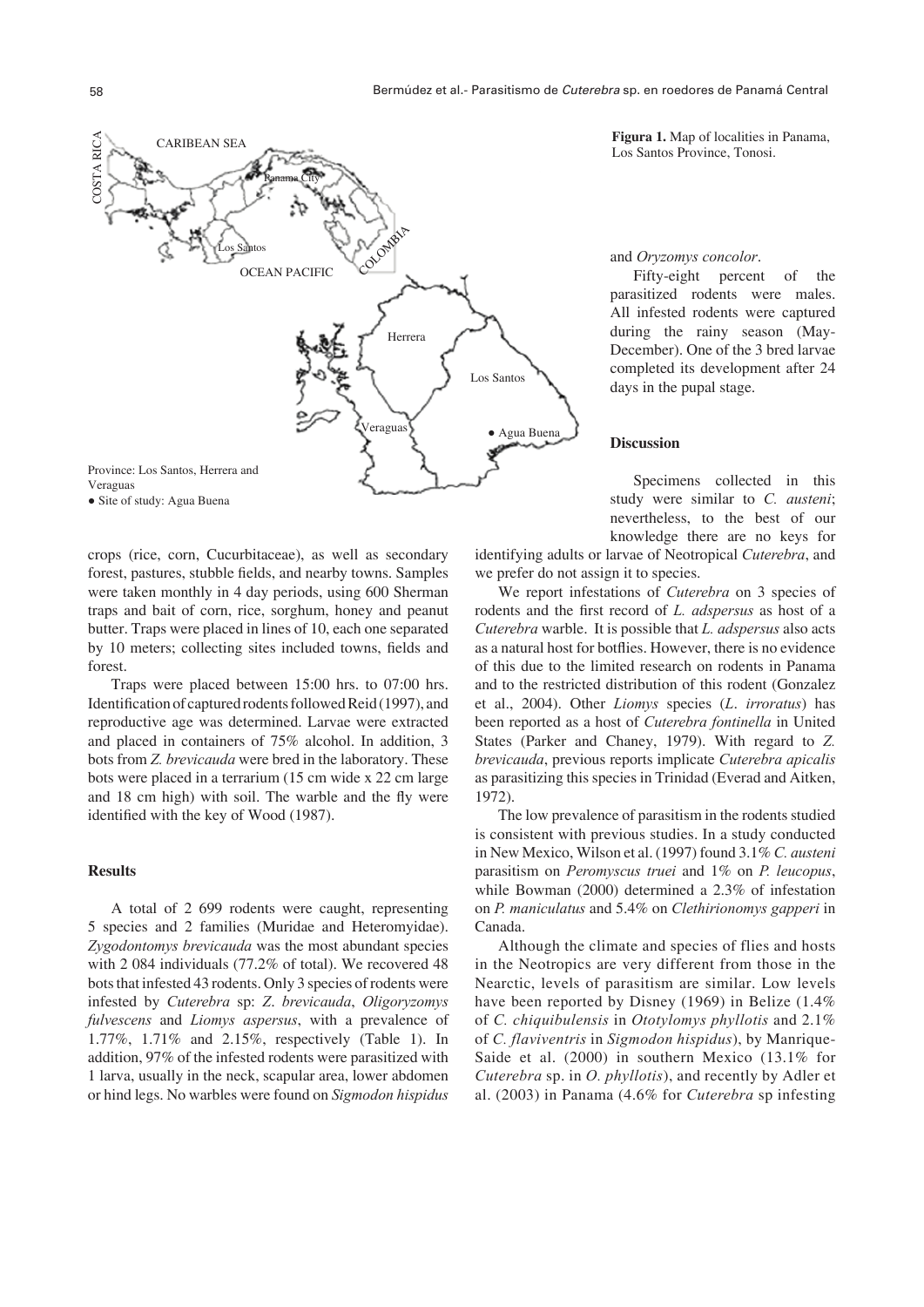**Table 1.** Species of rodents collected in Tonosí during January 2007-July 2008

| <i>Species</i>             | <i>Individuals</i><br>(No.) | with<br>Cuterebra           | Prevalence<br>(%) |
|----------------------------|-----------------------------|-----------------------------|-------------------|
| Liomys adspersus           | 93                          | $\mathcal{D}_{\mathcal{L}}$ | 2.15              |
| Oligorizomys<br>fulvecens  | 233                         | 4                           | 1.71              |
| Oecomys concolor           | 18                          | 0                           | 0                 |
| Sigmodon hispidus          | 271                         | 0                           | 0                 |
| Zygodontomys<br>hrevicauda | 2084                        | 37                          | 1.77              |
| <b>TOTAL</b>               | 2699                        | 43                          | 1.59              |

#### *Proechymis semispinosus*).

In contrast, studies on populations of *P. leucopus* from Tennessee and Kentucky islands reported high levels of infestations varying from 0-82% (Kollar, 1995). Likewise, in South America, Brigada et al. (1992) reported prevalences of 2.8-25% in *Akodon molinae* infested by *Rogenhofera bonaerensis*, while Vieira (1993), determined values of 11% for this fly in *Thalpomys cerradensis* and *Bolomys lastrurus*, and 7% in *Oryzomys subflavus* by *Metacuterebra* (=*Cuterebra*) *apicalis* from Brazil. Midlevel infestation (25.7%) was found in *Oryzomys russatus* caused by *Metacuterebra* (=*Cuterebra*) *apicalis* from Brazil (Bergallo et al., 2000).

Previous records suggest an evolutionary tension between fly population levels and the impact on host populations. The number of parasitized rodents increased relative to the number of captures (and vice versa); this could suggest that the response of flies is density depended on the host population. Nevertheless, more studies are necessary to conclude this point. On the other hand, even though the larvae can kill some rodents, the effect on the population is low because of the low level of prevalence and mortality. This is best understood by considering that the bots need live animals for their development, at least until the end of their third stage (Wood, 1987; Slansky, 2007).

Information about the effects of parasites on rodents is scarce; nevertheless, rodent mortality attributed to botflies is not very common (Catts, 1982; Wood, 1987). Death occurs due to tissue and muscle damage, especially in young animals. Botflies can also cause behavioral effects; diminished mobility increases starvation and the ability to obtain food. Smith (1978), who found traces of *Cuterebra* tissues in owl pellets and fox scats, explained that there are various behavioral implications associated with this phenomenon.

The highest number of parasitized rodents captured occurred during the wet season, in contrast to Adler et al. (2003), who captured parasitized rodents throughout the whole year, but with increases during the dry season. Such differences could be attributed to the anthropogenic influences observed in our sampling sites, where agricultural activities associated with rain determine the increase of resources, which promote a rise in the rodent population, and consequently, in the *Cuterebra* population. However, the lack of information about the duration of each stage, preclude establishing the recruitment period, and we cannot determine if infestation was during the last weeks of the dry season or during the beginning of wet season.

#### **Acknowledgments**

We are grateful for the support of the Ministry of Health (MINSA), Gorgas Memorial Institute of Studies for Health and National Environment Authority (ANAM). To the Financial support in the International Centers for Infectious Diseases Research, number U-19-AI 45452. A large number of individuals from the communities and several state organization provided support during fieldwork. We thank the rodent ecology team of MINSA and Hantavirus Project and especially to Sr. Daniel Gonzalez, Ricardo Rodriguez, Miguel Vergara, Santiago Bosch, Carlos Falconett, Augusto Robles, José Montenegro and Juan Navarro. Additionally, we thanks to Maria Zambrano and R. Philip Scheibel for the corrections in English, and Thomas Pape and Frank Slansky to provide papers.

## **Literature cited**

- Adler, G., D. Shannon and A. Carvajal. 2003. Bots (Diptera: Oestridae) infesting a Neotropical forest rodents *Proechimys semispinosus* (Rodentia: Echimyidae) in Panama. Journal of Parasitology 89:693-697.
- Baird, C. 1997. Bionomics of *Cuterebra austeni* (Diptera: Cuterebridae) and its association with *Neotoma albigula*  (Rodentia: Cricetidae) in the southwestern United States. Journal of Medical Entomology 34:690-95
- Bergallo, H., F. Martins-Hatano, J. Juca and D. Gettinger D. 2000. The effect if botfly parasitism of *Metacuterebra apicalis* (Diptera) on reproduction, survival and general health of *Oryzomys russatus* (Rodentia) in southeastern Brazil. Mammalia 64:439-446.
- Brigada, A., E. Tripole and A. Zuleta. 1992. Cuterebrid parasitism (R*ogenhofera bonaerensis*) on the shrub land mouse (*Akodon molinae*), in Argentina. Journal of Wildlife Diseases 28:646- 650.